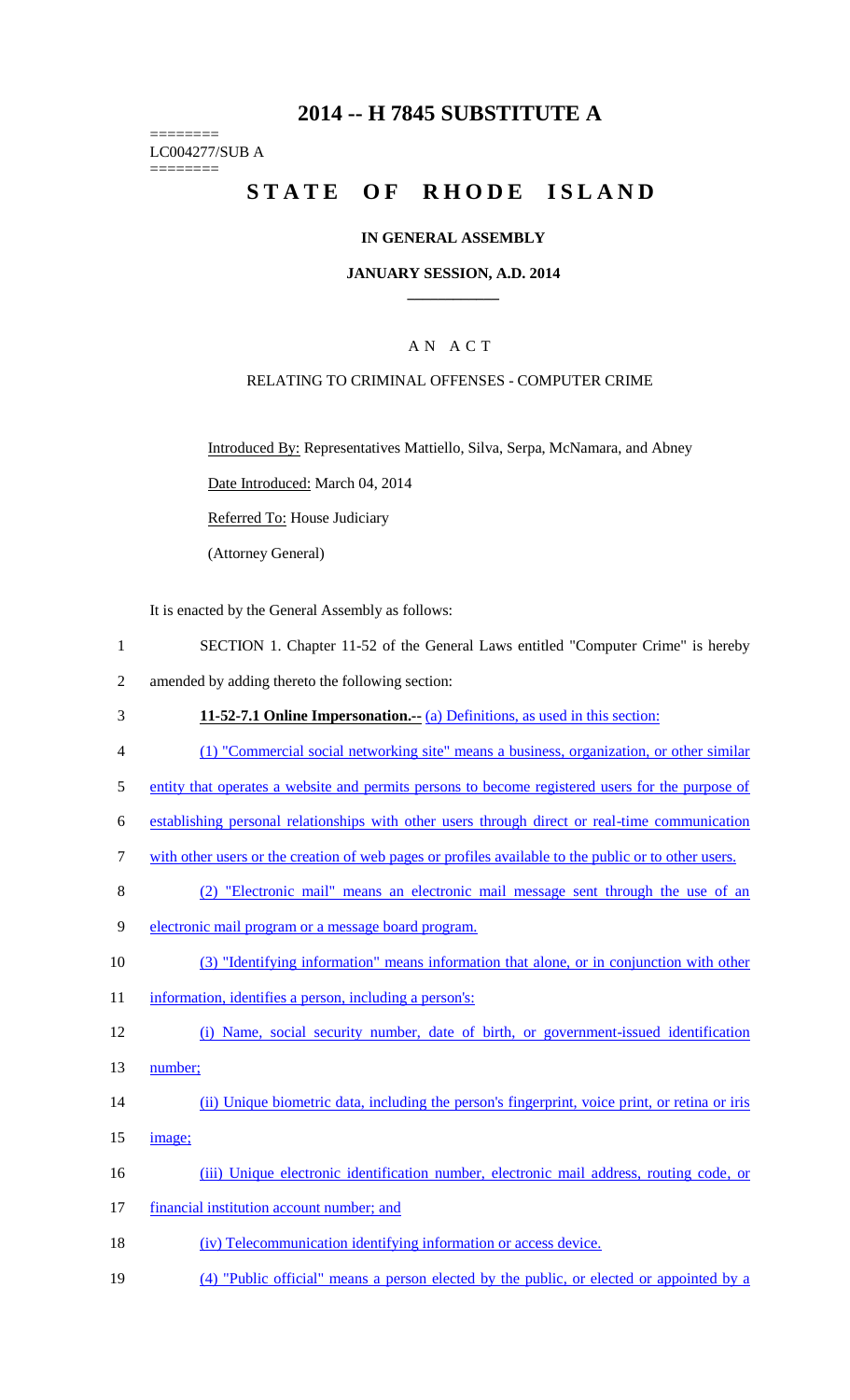- 1 governmental body, or an appointed official in the executive, legislative, or judicial branch of the
- 2 state or any political subdivision thereof.

3 (b) A person commits the crime of online impersonation if the person:

- 4 (1) Uses the name or persona of another person to create a web page on or to post one or
- 5 more messages on a commercial social networking site or sends an electronic mail, instant
- 6 message, text message, or similar communication without obtaining the other person's consent
- 7 and with the intent to harm, defraud, intimidate, or threaten any person;
- 8 (2) Sends an electronic mail, instant message, text message, or similar communication 9 that references a name, domain address, telephone number, or other item of identifying 10 information belonging to any person without obtaining the other person's consent with the intent 11 to cause a recipient of the communication to reasonably believe that the other person authorized
- 12 or transmitted the communication and with the intent to harm or defraud any person; or
- 13 (3) Uses the name or persona of a public official to create a web page on, or to post one 14 or more messages on, a commercial social networking site or sends an electronic mail, instant 15 message, text message, or similar communication without obtaining the public official's consent
- 16 and with the intent to induce another to submit to such pretended official authority, to solicit
- 17 funds, or otherwise to act in reliance upon that pretense to the other person's detriment.
- 18 (c) Every person convicted of an offense under this section shall be guilty of a
- 19 misdemeanor for the first offense and shall be subject to imprisonment not exceeding one year, a
- 20 fine of one thousand dollars (\$1,000), or both, and an order of restitution as provided herein.
- 21 Every person convicted of a second or subsequent offense under this section shall be guilty of a
- 22 felony and shall be subject to imprisonment not exceeding three (3) years, a fine of three
- 23 thousand dollars (\$3,000), or both, and an order of restitution as provided herein.
- 24 (d) Every person convicted of an offense under this section shall be subject to an order
- 25 for restitution, if appropriate, which shall be in addition to any other applicable penalty.
- 26 SECTION 2. This act shall take effect upon passage.

#### ======== LC004277/SUB A ========